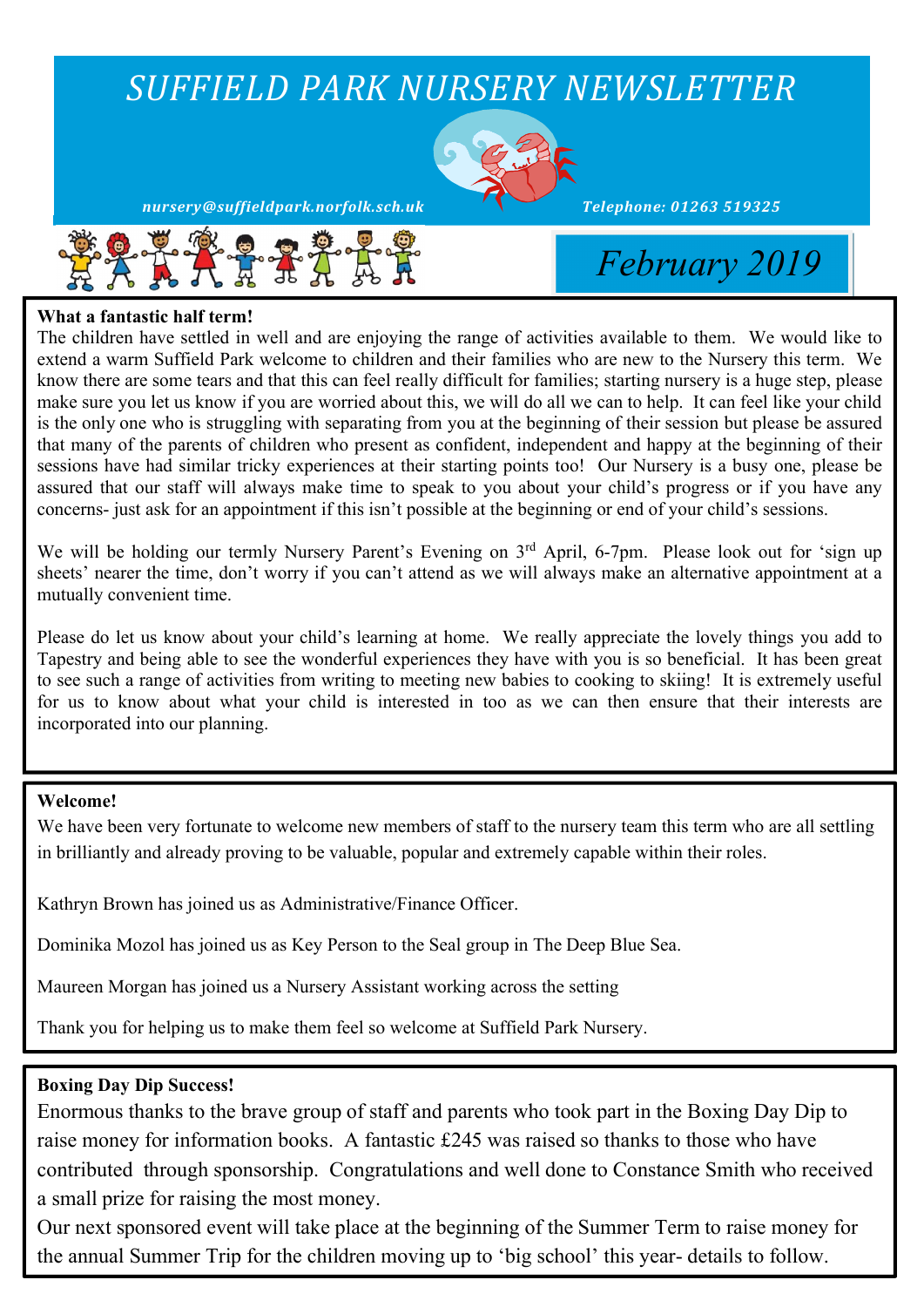#### **The Importance of Books and Reading- latest research and what we do**

Sharing stories and information books is an important part of every child's development and is one of the most important things that you can do with your child to support them. Literacy in the early years includes talking about books, print in the environment, early mark making and writing, as well as sharing books and reading, (Pacey). Providing children with positive and exciting experiences related to books is a high priority within the Nursery in all rooms. "From the day our children are born, to the day they tell us to stop, we should read to them," says Michael Rosen(author of the popular story 'We're Going on a Bear Hunt').

Recent research has found that the number of children being read to has dropped from 69% to 51% in the last five years (The Guardian, 2018)- we don't want this to be the case for our children here! Our conversations with parents/carers at our nursery tell us that many of the children are read to on a regular basis. We know that it can be tricky to fit yet another thing into our already busy day but by taking the precious fifteen minutes each day to spend time with your child enjoying a book together you really are setting them up for success.







'Story telling and reading activities can help develop language and literacy skills by supporting competence in communicating, speaking and listening, being read to and beginning to read and write.' (Bookstart). Don't worry if you don't have lots of books at home, we would like to encourage you to borrow books from the Nursery, just chat to a member of staff if you are not sure which books would be most appropriate. We just ask that you borrow one book at a time.

Examples of what we do-

Focus books- In each of the nursery rooms there are focus books for each half term and sessional book sharing times. Please see the displays in each room and talk to your child about these books- some of the children have a favourite which they choose every time. We encourage this as we know that children love and need the repetition. Even though reading 'The Gruffalo' for the 56<sup>th</sup> time in a week may be a little frustrating for adults the benefits for the child are enormous, for example, when they know the text well enough to 'read' the story to you using the pictures and learned words/phrases!

Power of Reading- We are very excited to have introduced a new programme called 'Power of Reading' which is aimed at raising engagement and attainment in reading and writing with the children who will be going to school this year. The Infant School introduced this in September and it involves the use of carefully selected Power of Reading stories/texts and teaching sequences. So far this has been incredibly popular and the benefits are immediately apparent.

School Library Visits- We are very lucky to have a beautiful new school library on site which we visit regularly with the children. They love sharing books in this environment where they are surrounded by a fabulous range of texts.

Please find the tips for supporting your child attached to this newsletter.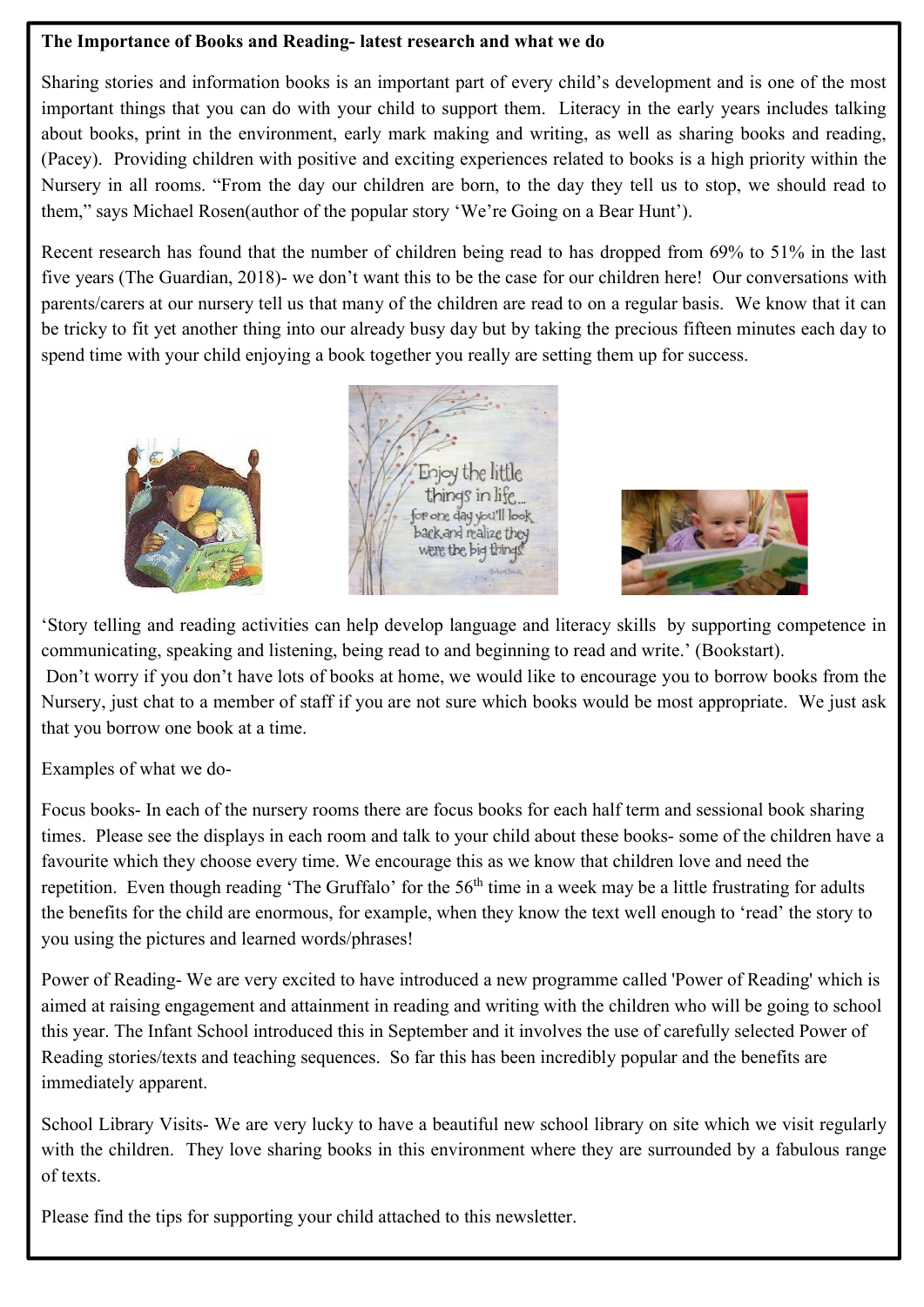#### **Mother's Day Celebrations**

During the week beginning 25th March we will be celebrating Mother's Day in style! We will be holding Afternoon Tea style celebrations when mums, grandmas, nannys, aunts and family friends are invited join the children. The Deep Blue Sea (3-4 Year Old Room) sessions will be held in the school hall and The Rock Pool (Baby Room) and Coral Reef (2 Year Old Room) sessions will be held in The Lagoon (room downstairs). Please sign up on the sheets provided after half term.

Rock Pool and Coral Reef-Tuesday 26<sup>th</sup> March- 2pm Friday 29th March- 10.30am and 2pm

Deep Blue Sea-Tuesday 26<sup>th</sup> March- 10.30am Wednesday  $27<sup>th</sup> March- 10.30m$  and  $2pm$ 







#### **IMPORTANT REQUESTS-**

**Toys from home-** we have seen a significant increase in the number of toys that the children are bringing in from home. I'm sure you will appreciate that having these items at nursery can cause a number of problems, for example, complications regarding the teaching of sharing and turn-taking and loss/damage. Whilst we accept and actively encourage the presence of your child's comfort item we ask that other toys **do not** come to nursery.

**Clothing-** Please could we remind parents/carers of the importance of naming clothing- we know there is nothing more frustrating than losing belongings but it is far more likely that items are found/returned if they are named. Also, please ensure that you send your child to nursery in clothing appropriate to the weather- layers are best as the doors in the Coral Reef and Deep Blue Sea are open for the majority of the sessions regardless of the weather. Please help us to teach the children to return their belongings to their own peg when they are removed!

**Early Collection-** Please could we ask that you wait until the door is opened at the end of the nursery sessions to collect your child. The end of your child's session is an important time when they are involved in routines such as tidying up and coming together as a group to sing songs and I'm sure that you appreciate how busy staff are preparing the children for home-time. Obviously we know there are exceptions, for example if you have an appointment to attend and we will continue to be as flexible as possible in these circumstances.

#### **Nursery Sessions**

As you will be aware the nursery is very busy and spaces are filling up fast for September. If you are planning to amend/increase your child's sessions please come into the office to speak to Hayley or Kathryn as soon as possible to avoid disappointment- we will do our best to help you.

Families where both parents (parent in single parent families) are working a minimum of 16 hours each week will be entitled to 30 hours (term time) or 23.75 hours (all year round) funded childcare from the term after their child turns 3 years old. If you would like information about how to apply please visit the 'Childcare Choices' website or speak to Hayley or Kathryn.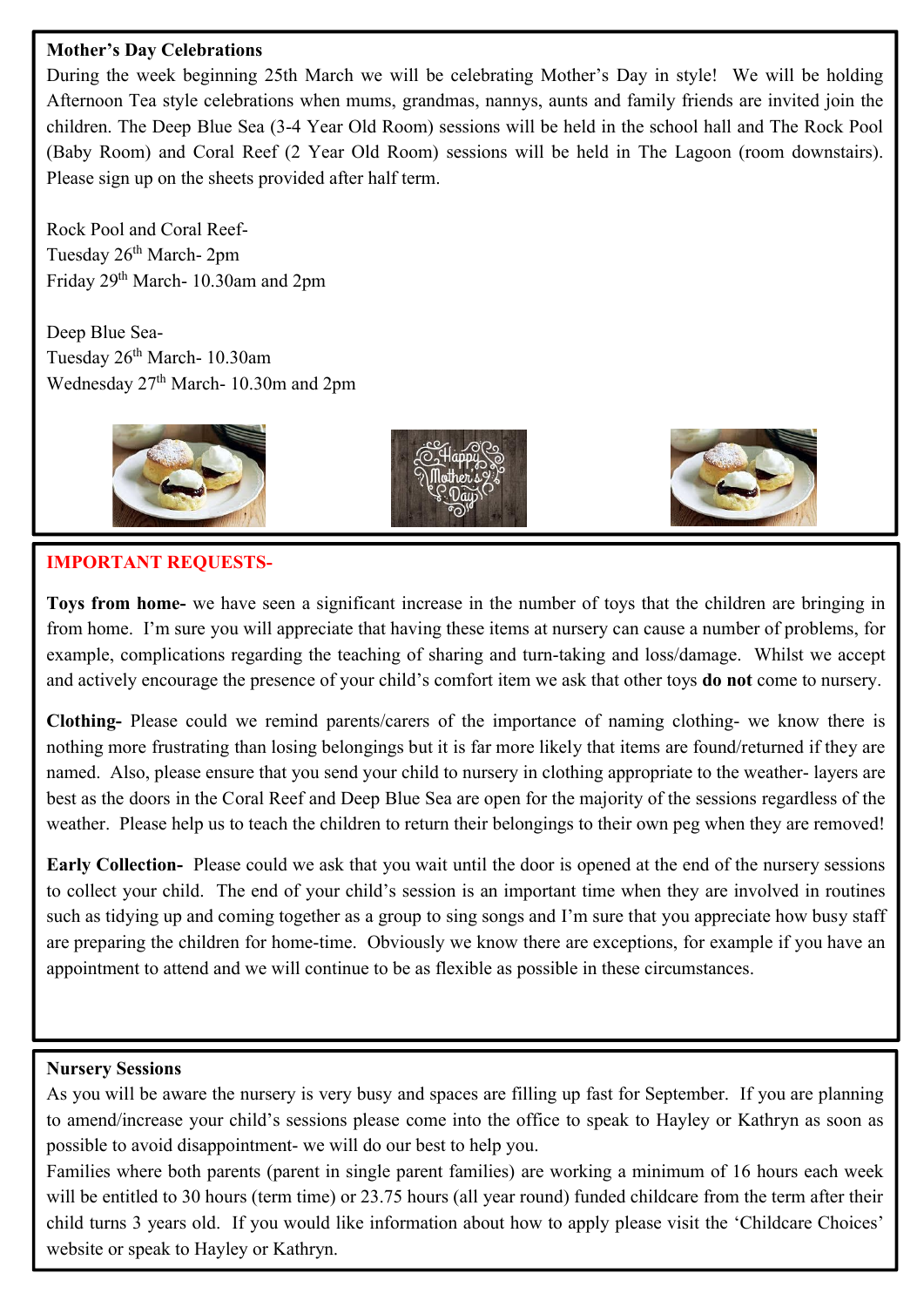**Dates for your diary…**

# **Monday 18th-Friday 22nd February- Half Term (Nursery open to 'all year round children' only)**

Information about holiday club availability and session costs available in the Nursery office.

## **Monday 25th February- Nursery re-opens for all children**

**Wednesday 6th March- Tempest Photographers in school for group photographs**

## **Thursday 7th March- WORLD BOOK DAY**

**Your child is invited to dress up as their favourite book character- costumes do not need to be elaborate (we have plenty of dressing up clothes in the nursery if needed).**



## **Week Beginning Monday 25th March- Mother's Day Celebrations**

- Rock Pool and Coral Reef-Tuesday 26<sup>th</sup> March- 2pm Friday 29th March- 10.30am and 2pm
- ∑ Deep Blue Sea-Tuesday 26<sup>th</sup> March- 10.30am Wednesday 27<sup>th</sup> March- 10.30m and 2pm

## **Wednesday 3rd March- 6-7pm- Nursery Parent's Evening**

**Friday 5th March- last day of Spring Term**

**Tuesday 23rd April- Summer Term begins**